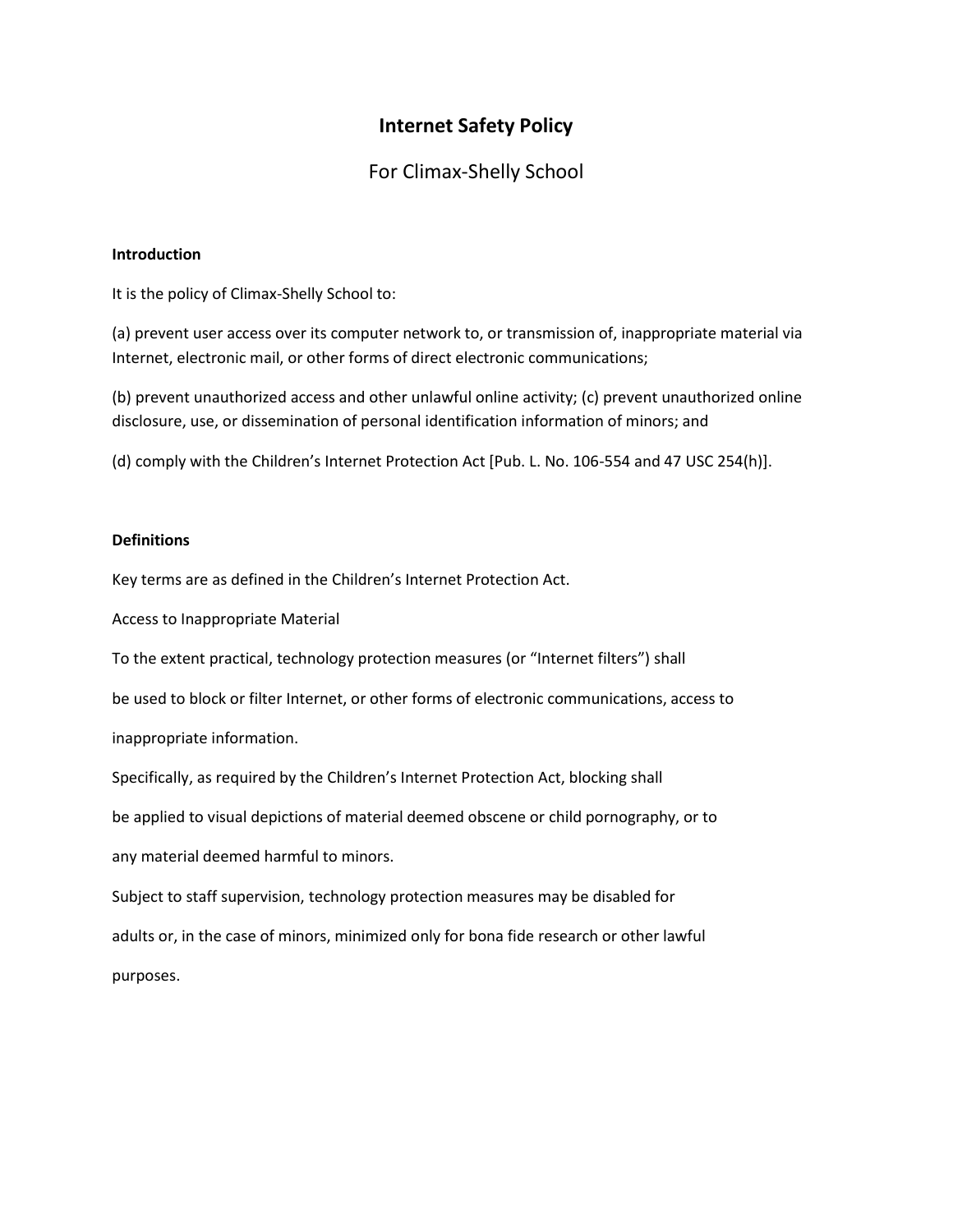#### **Inappropriate Network Usage**

To the extent practical, steps shall be taken to promote the safety and security of users of the Climax-Shelly School online computer network when using electronic mail, chat rooms, instant messaging, and other forms of direct electronic communications. Specifically, as required by the Children's Internet Protection Act, prevention of inappropriate network usage includes: (a) unauthorized access, including so-called 'hacking,' and other unlawful activities; and (b) unauthorized disclosure, use, and dissemination of personal identification information regarding minors.

### **Education, Supervision and Monitoring**

It shall be the responsibility of all members of the Climax-Shelly School staff to educate, supervise and monitor appropriate usage of the online computer network and access to the Internet in accordance with this policy, the Children's Internet Protection Act, the Neighborhood Children's Internet Protection Act, and the Protecting Children in the 21st Century Act.

Procedures for the disabling or otherwise modifying any technology protection

measures shall be the responsibility of Technology Coordinator or designated representatives.

The Technology Coordinator or designated representatives will provide age appropriate training for students who use the Climax-Shelly School Internet facilities.

The training provided will be designed to promote Climax-Shelly School commitment to:

a. The standards and acceptable use of Internet services as set forth in the Internet Safety Policy;

b. Student safety with regard to:

i. safety on the Internet;

ii. appropriate behavior while on online, on social networking Web sites, and

in chat rooms; and

iii. cyberbullying awareness and response.